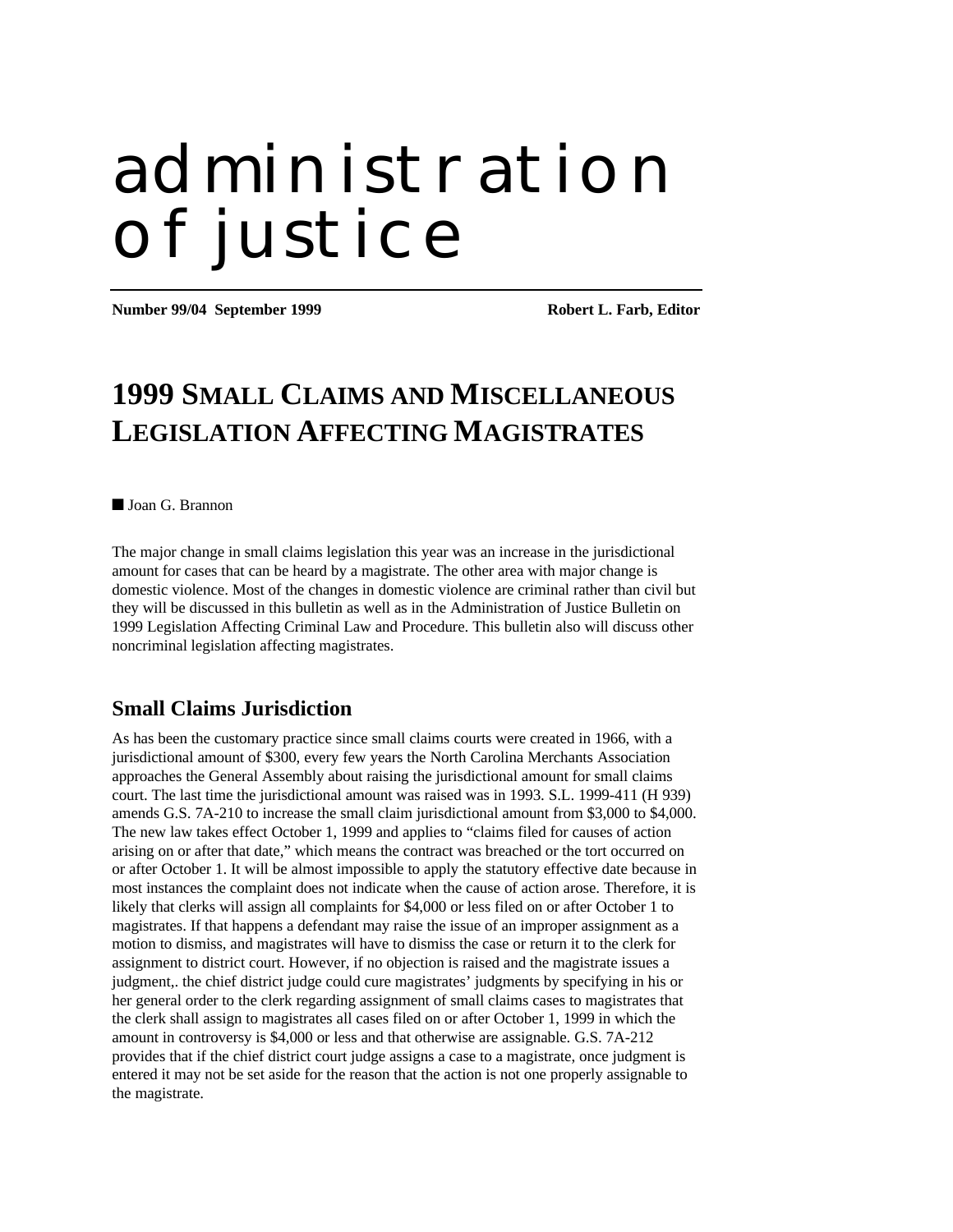#### **Summary Ejectment**

#### **Landlord's Rights with Regard to Tenant's Mobile Home**

#### *General Landlord's Lien on Property Left By Tenant*

In 1995 the legislature created a new landlord's lien in tenant's personal property left on the landlord's premises after eviction. The law was written to make it easier for landlords to dispose of property left by tenants and allows landlords to throw away, dispose of, or sell the property if left on the premises more than ten days after the writ of possession was executed by the sheriff. (For the first ten days after eviction, the tenant has the right to have the property returned.) Legal Services attorneys and other advocates for tenants expressed concern to the General Assembly because the new lien law applied to all personal property left on the premises, including the tenant's mobile home when the tenant rented a mobile home space. Advocates argued that such rapid disposal of the tenant's mobile home was unfair to the tenant and recommended that a different procedure be enacted for the disposal of mobile homes.

#### *New Landlord's Lien on Mobile Homes and Property Within Mobile Home*

S.L. 1999-278 (S 654) creates a new landlord's lien for a lessor of a space for a mobile home in G.S. 44A-2(e2). It provides that a landlord has a lien on the mobile home titled in the name of the tenant and all furniture, furnishings, and other personal property left in the mobile home if the mobile home remains on the rented premises twenty-one days after the lessor is placed in lawful possession by a writ of possession and if the lessor has a lawful claim for damages against the tenant. The statute allows the landlord to move the property and store it after the writ of possession is executed rather than leaving it on the premises for the twenty-one days. Whether the property remains on the premises or is stored for the twenty-one day period, upon request the landlord must release it to the tenant during regular business hours or at a time mutually agreed upon. The lien is for rent due at the time the tenant vacated and for the time, up to sixty days, from vacating until to the date of sale.

The lien must be enforced by a public sale under G.S. 44A-4(e). The landlord is no longer allowed to throw away or dispose of the property, but must sell it. Because the mobile home is a motor vehicle under

General Statutes Chapter 20, the landlord also must file a notice of intent to sell the mobile home to enforce the landlord's lien with the Division of Motor Vehicles and obtain permission to sell the mobile home from the Division. Although the sale may not begin until twenty-one days after the sheriff has served the writ of possession, the landlord may begin the advertisement under the sale process immediately upon execution of the writ of possession. This lien, like the general landlord's lien, does not take priority over other perfected security interests.

#### *Mobile Homes With Value of \$500 or Less*

A controversy arose in the General Assembly about fairly balancing the needs of the tenant with those of the landlord. In particular, members of the General Assembly were concerned about requiring the landlord to use the longer and more complicated procedure when the tenant has abandoned a worthless mobile home or one in such poor condition that it could not even be moved without destroying it. They reached a compromise by making this new lien provision apply only if the mobile home has a current value of more than \$500. If the value of the mobile home is \$500 or less, the general landlord's lien under G.S. 42-25.9 applies. Thus, for a mobile home worth more than \$500, the landlord must wait twenty-one days before he or she has a lien in the mobile home and the property left in the mobile home, and the landlord must sell the mobile home and contents at a public sale. For mobile homes worth \$500 or less, the landlord may dispose of the mobile home and its contents after ten days and disposal includes throwing away the property or otherwise disposing of it as well as selling it. The new law does not indicate how the fair market value of the mobile home is determined, leaving it up to the landlord to make the determination. In a close case, the landlord might protect himself or herself from liability by receiving a written estimate of the value of the mobile home and its ability to be moved from a professional mobile home mover or dealer or by selling the mobile home under the provisions of the new law.

S.L. 1999-278 takes effect October 1, 1999.

#### **Vacation Rental Contracts**

S.L. 1999-420 (S 974) adds a new Chapter 42A to the General Statutes, effective for rental agreements entered into on or after January 1, 2000, setting out special rules for rentals of residential property for vacation purposes recognizing the unique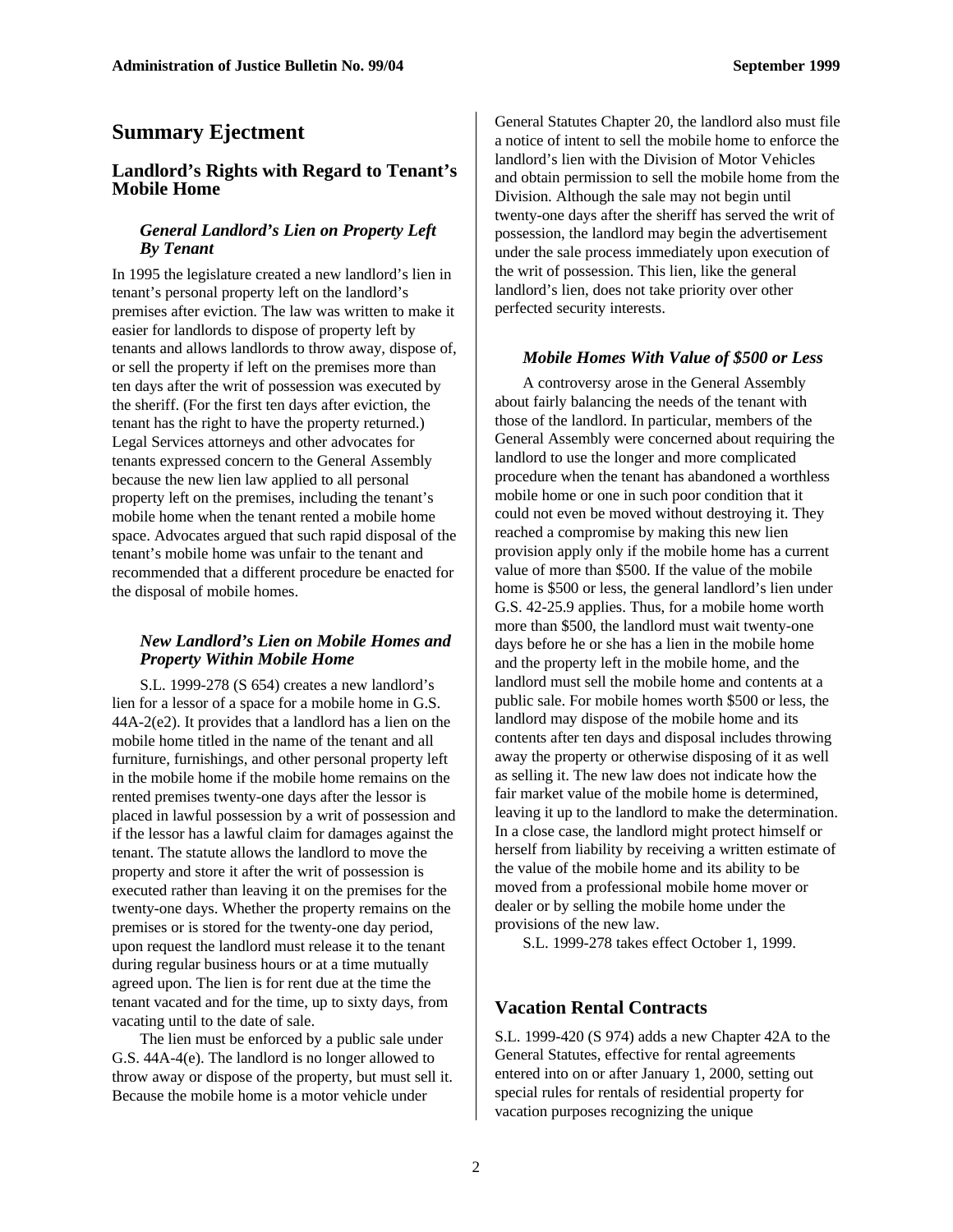characteristics of these short-term agreements. The act specifies the rights of landlords and tenants in vacation rental leases and enacts an eviction procedure that is even more expeditious than the traditional summary ejectment procedure.

#### *Vacation Rentals Agreements.*

A vacation rental is defined as the rental of residential property for vacation, leisure, or recreation purposes for fewer than ninety days by a person who has a place of permanent residence to which he or she intends to return. It does not apply to lodging provided by hotels or motels; nor does it apply to rentals for which no more than nominal consideration is given. To be covered by the new law, a vacation rental agreement must be in writing, be signed by a landlord or real estate broker, $<sup>1</sup>$  and the tenant must either have signed</sup> the agreement, paid monies after receiving the agreement, or taken possession of the property after receipt of the agreement.

The vacation rental agreement must include a notice that indicates it is a vacation rental agreement with an expedited eviction process and that the tenant's signature, payment of money after receipt of the agreement, or taking possession after receipt of the agreement constitute acceptance of the terms of the agreement. The agreement must describe the following:

- The manner in which funds will be charged, deposited, and disbursed before tenant's occupancy of the premises. (The landlord must deposit payments in a trust account.)
- Any processing fees that will be charged.
- The rights and obligations of the landlord and tenant regarding accounting and reimbursement.
- The applicability of the expedited eviction procedures.
- The rights and obligations of the landlord or real estate broker and the tenant upon transfer of the property (The new law specifies tenant's rights when the property is transferred.)
- The rights and obligations of the landlord and tenant regarding mandatory evacuations. (The new law gives the tenant a right to a refund when required to leave in order to comply with an evacuation order.)
- Any other obligations of the landlord and tenant.

-

S.L. 1999-420 sets out the same respective duties of the landlord and tenant with regard to the property that are found in General Statutes Chapter 42 for regular residential rentals.

The landlord may charge a security deposit subject to the provisions applicable to residential leases generally with two differences: The landlord may use the deposit for payments of telephone and cable television charges for which the tenant was responsible and the landlord has forty-five days instead of thirty after the conclusion of the tenancy to account to the tenant for the security deposit. Any provision in a vacation rental lease that provides for automatic forfeiture of the security deposit upon breach of the lease is void.

#### *Expedited Eviction.*

The new law creates a special expedited eviction procedure for a vacation rental agreement for thirty days or less if the tenant holds over after the tenancy has expired; commits a material breach of the lease, which according to the lease results in termination; fails to pay rent; or has obtained the property by fraud or misrepresentation. The expedited procedure applies to an action for possession of the premises only; the landlord must bring a separate civil action for any monetary damages.

#### *Procedure in Initiating an Expedited Eviction*

The landlord must give the tenant at least four hours notice to quit the premises before commencing a summary ejectment action. The notice may be given orally or in writing. If the landlord makes reasonable efforts to personally give oral or written notice, but is unsuccessful, the landlord may post the notice on the front door of the property. The procedure begins like any other eviction—the landlord must file a complaint for summary ejectment and a summons is issued. However, the new law specifically authorizes a landlord who wishes to begin the eviction proceeding while the clerk's office is closed to file the complaint that commences the action with a magistrate; moreover it specifically authorizes the magistrate to issue the summons. Thus, the law anticipates that magistrates normally assigned to hear criminal cases in the evenings and on weekends would essentially act as clerks of court in accepting complaints and in issuing summons. The magistrate must hold the trial between twelve and forty-eight hours after service of the summons on the tenant. In specifying the time for trial on the summons, the magistrate should assume that the summons would be served almost immediately and

 $<sup>1</sup>$  G.S. 93A-2(a) defines a real estate broker as a person</sup> or business entity who for compensation lists, sells, buys, auctions or negotiates the purchase or sale of real estate, or who leases or sells leases, or rents real estate for others. A real estate broker must be licensed.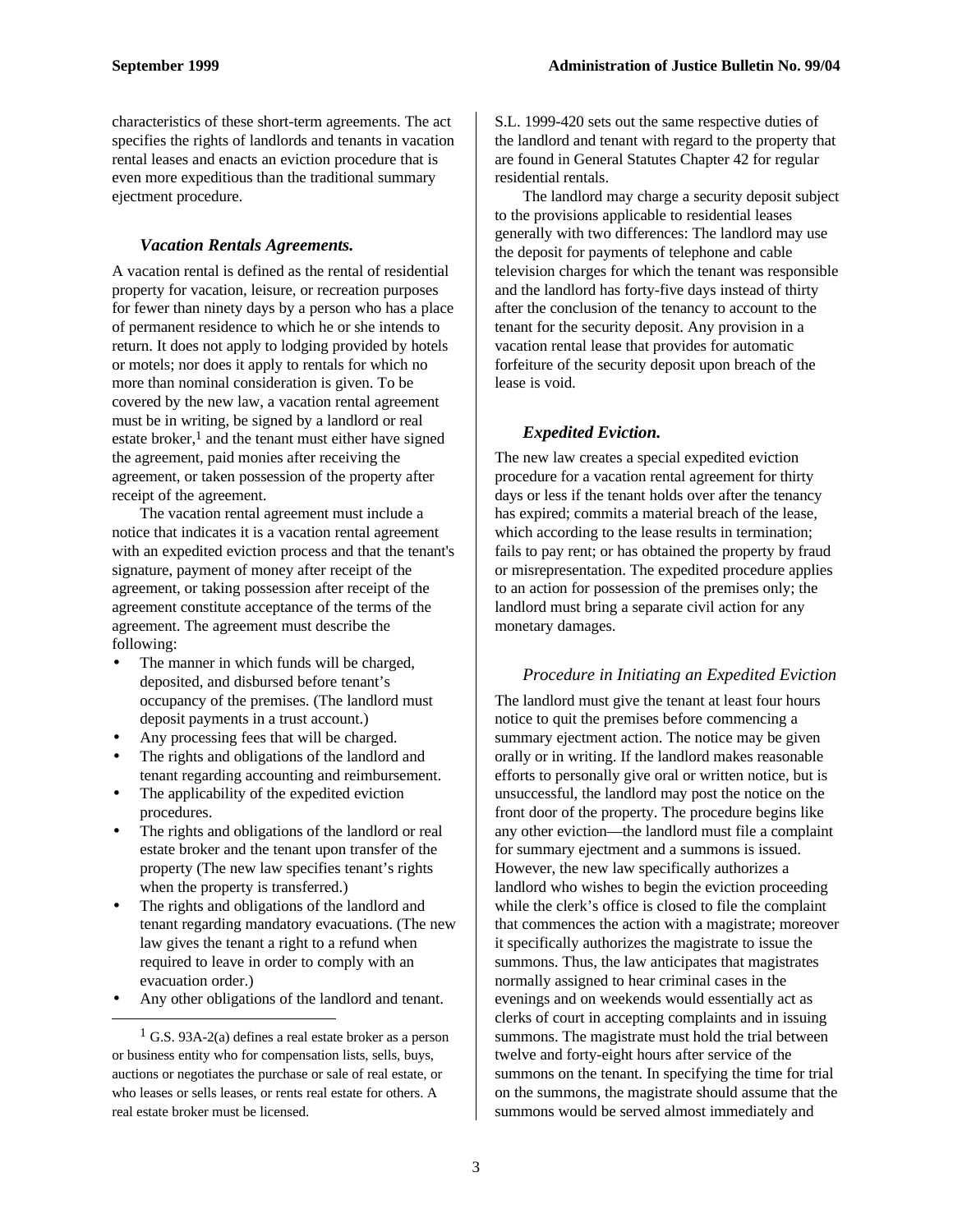schedule the trial no later than about forty-nine hours after issuance of the summons (and no earlier than thirteen hours after issuance of the summons).

Once the complaint is filed and the summons issued, any law enforcement officer, not just the sheriff, may serve the complaint and summons on the defendant. The purpose of the bill was to have more choices of service so that the very quick deadlines could be met, although it is probably going to be difficult to get a police officer to serve the process. The summons and complaint may be served on the tenant personally or posted on the front door of the property, and the officer serving the process must promptly file a return of process. The statute does not provide whether the return of process can be made to the magistrate if the clerk's office is closed, but it would certainly make sense to allow such return under the expedited procedure. In fact if the procedure is begun on a Friday evening, it is possible that the hearing will be held by the magistrate before the clerk's office opens on Monday morning. In counties where small claims court is not held every day, the chief district judge will have to designate all magistrates to take complaints, issue magistrates' summons, and try summary ejectments arising out of vacation rental agreements. In counties where small claims court is held every day, most of the trials can be before small claims magistrates, but even in those counties criminal magistrates will have to be designated to receive complaints, and issue summons during evenings, weekends, and holidays, and criminal magistrates will have to be designated to try cases that are filed when no civil magistrate will be available for forty-eight hours.

#### *Trial of the Case*

At the trial, the landlord must prove that

- 1. the parties entered into a vacation rental agreement for thirty days or less;
- 2. the vacation rental agreement conforms to the requirements of the law;
- 3. the landlord or real estate broker gave notice to the tenant to quit the premises at least four hours before filing the complaint;
- 4. the tenant (a) held over after the tenancy has expired; (b) committed a material breach of the terms of the vacation rental agreement, which the agreement specified results in the termination of the tenancy; (c) failed to pay rent as required by the agreement; or (d) obtained possession of the property by fraud or misrepresentation.

With regard to the first element to be proven, the parties have entered into a vacation rental agreement if the agreement specifies that it is a vacation rental agreement, the landlord or real estate broker has signed the agreement, and if the tenant has either signed the agreement, paid money to the landlord or broker after receiving a copy of the agreement, or taken possession of the premises after receipt of the agreement. Although a valid vacation rental may be for a period of time up to ninety days, if the agreement is for more than thirty days the landlord must use the regular summary ejectment procedure, not the expedited vacation rental law, to evict the tenant.

With regard to the third element, the landlord or broker must prove that he or she personally gave the tenant notice, either orally or in writing, or if that type of notice was unsuccessful, that he or she posted written notice on the front door of the property at least four hours before filing the complaint after making reasonable efforts to personally give oral or written notice.

With regard to the fourth element, only four types of breaches by the tenant may result in use of the expedited eviction process. (1) The tenant held over after the tenancy has expired; for example, the tenant leased the property for two weeks and did not leave at the end of that period. (2) The tenant committed a material breach of the terms of the agreement and the agreement specified that a breach of that condition would result in termination of the lease. A "material" breach is one that is important or essential to the agreement.<sup>2</sup> The agreement itself may declare that a breach of the provision constitutes a material breach, and if it does not specifically state that it is material, the fact that the breach creates a physical hazard, one that could create unsanitary conditions, frozen pipes, risk of fire, or uninsurability would be evidence of a material breach.<sup>3</sup>

Remember that the only issue is whether the landlord is entitled to possession; any request for back rent or monetary damages must be resolved in a separate lawsuit for money owed brought before a magistrate or district or superior court judge, depending on the amount of monetary damages sought. The rules of evidence do not apply to expedited eviction hearings, and the magistrate must allow any reasonably reliable and material statements, documents, or other exhibits to be admitted into evidence. The tenant may file an answer or counterclaim without regard to the amount in controversy, but the counterclaim cannot broaden the

<sup>2</sup> Webster's New World Dictionary,  $2<sup>nd</sup>$  College Edition,World Publishing Co., New York 1970.

<sup>3</sup> Long Drive Apts. v. Parker, 107 N.C. App. 724, 421 S.E.2d 631 (1992).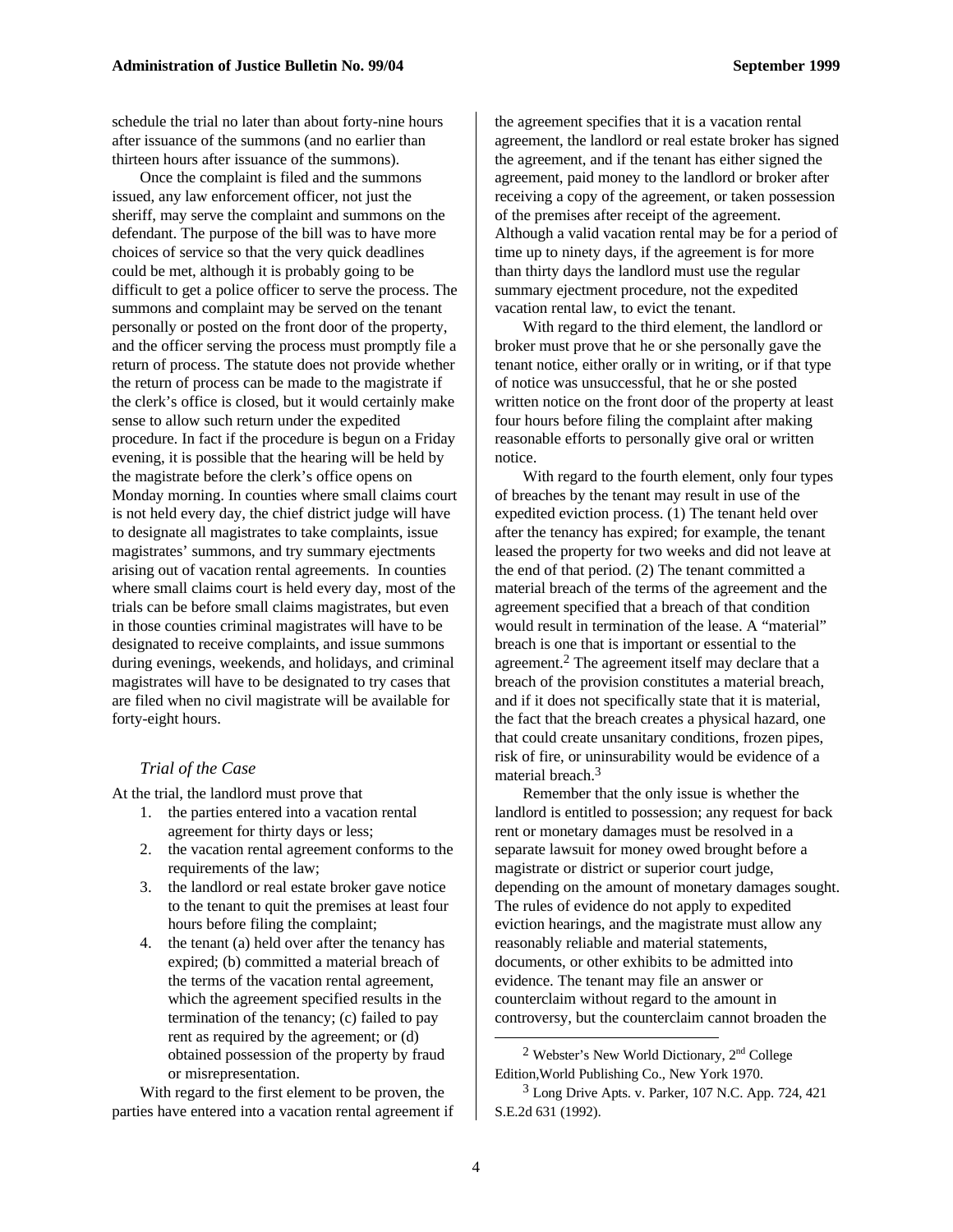scope of the proceeding to issues other than the right to possession.

If the landlord prevails, the magistrate immediately must enter a written order granting possession to the landlord or the real estate broker and specifying when the tenant must vacate the property, which must be no less than two hours nor more than eight hours after the order is served on the tenant. Because the judgment must be entered immediately, the magistrate may not reserve judgment in these cases. The magistrate must serve the judgment by giving a copy to the tenant if the tenant is present at trial. Otherwise, any law enforcement officer may serve the judgment by delivering a copy to the tenant or by posting the order on the front door of the dwelling.

At the trial the magistrate also must determine the amount of appeal bond that the tenant would be required to post should the tenant seek to appeal the judgment. The magistrate must set an amount based on an estimate of the rent that will become due while the tenant is appealing the case and reasonable damages that the landlord might suffer, including damage to property and damages arising from the inability to honor other vacation rental agreements due to the tenant's possession of the property.

> **Example 1:** Tenant enters into a vacation rental agreement to rent a beach cottage for two weeks from June 1 through June 15 for \$2,000 (\$1,000 per week). He fails to leave on June 15. The real estate broker files a summary ejectment action and the magistrate hears the case on June 17. If the magistrate finds that the broker has proved the case by the greater weight of the evidence, the judgment will be for the tenant to be removed from possession and the landlord to be put in possession and will specify the exact time by which the tenant must be out. The magistrate also needs to determine the amount of the appeal bond. The magistrate believes it will be two months before the district court will hear the appeal. The landlord indicates that he has rented the land to others for \$1,000 per week in June and \$1,500 per week beginning July 1 because that begins the peak rental time. He also states that the tenant has been having large parties; he inspected the property and found trash and beer can littering the carpet; he will have to have all of the carpets cleaned and repaint one room at an estimated cost of \$500. The bond the magistrate would set would be an amount equivalent to eight weeks rent (\$1,000 for two weeks in June, and \$1,500 for four weeks in July and two weeks in August), for a total of \$11,000, plus \$500 for physical damage to the property.

Additionally, the damages by not being able to fulfill the contract with people renting during that eight-week period would be more than the lost rent because the landlord will be liable to those tenants for any damages they suffer by having to rent another beach cottage. Assume that the landlord tells the magistrate that he found alternative accomodations for the tenants who had contracts for July and August but at a rate of \$2,000 per week. In that case the landlord will suffer an additional \$500 per week damages for six weeks, for a total of \$3,000. In this case the magistrate would set an amount of \$14,500 as the bond that would have to be given if the tenant appeals the case.

#### *Appeal*

The new law provides that a tenant or landlord may appeal a court order issued by a magistrate to district court for a trial de novo. The statute provides that the tenant may "petition the district court to stay the eviction order and shall post a cash or secured bond with the court" in the amount determined by the magistrate. The language seems to indicate that only a district court judge may stay the order, and that a stay may not be automatic upon the posting of the bond. As mentioned above the amount of the bond is determined by the magistrate at the hearing.

#### *Enforcement of the Order*

If the tenant fails to quit the premises when ordered to do so by the magistrate, the landlord may follow the regular enforcement procedure for summary ejectment cases. However, the automatic stay provision of Rule 62 of the Rules of Civil Procedure would prohibit the issuance of the writ of possession for ten days and once the writ was issued the sheriff would have seven days to carry it out; thus, it would take a minimum of seventeen days to remove the tenant. S.L. 1999-420 provides a much quicker way for the landlord to remove the tenant and any guests of the tenant by stating that failure to vacate constitutes criminal trespass. Therefore, if the tenant does not leave when ordered, the landlord may seek the issuance of an arrest warrant for criminal trespass against the tenant and any other person who is on the premises with the consent of the tenant, and those persons will be physically removed when arrested by a law enforcement officer. With regard to the tenant's personal property, the landlord or real estate broker has the same rights as provided in G.S. 42-36.2(b) as if the sheriff had not removed the tenant's property, which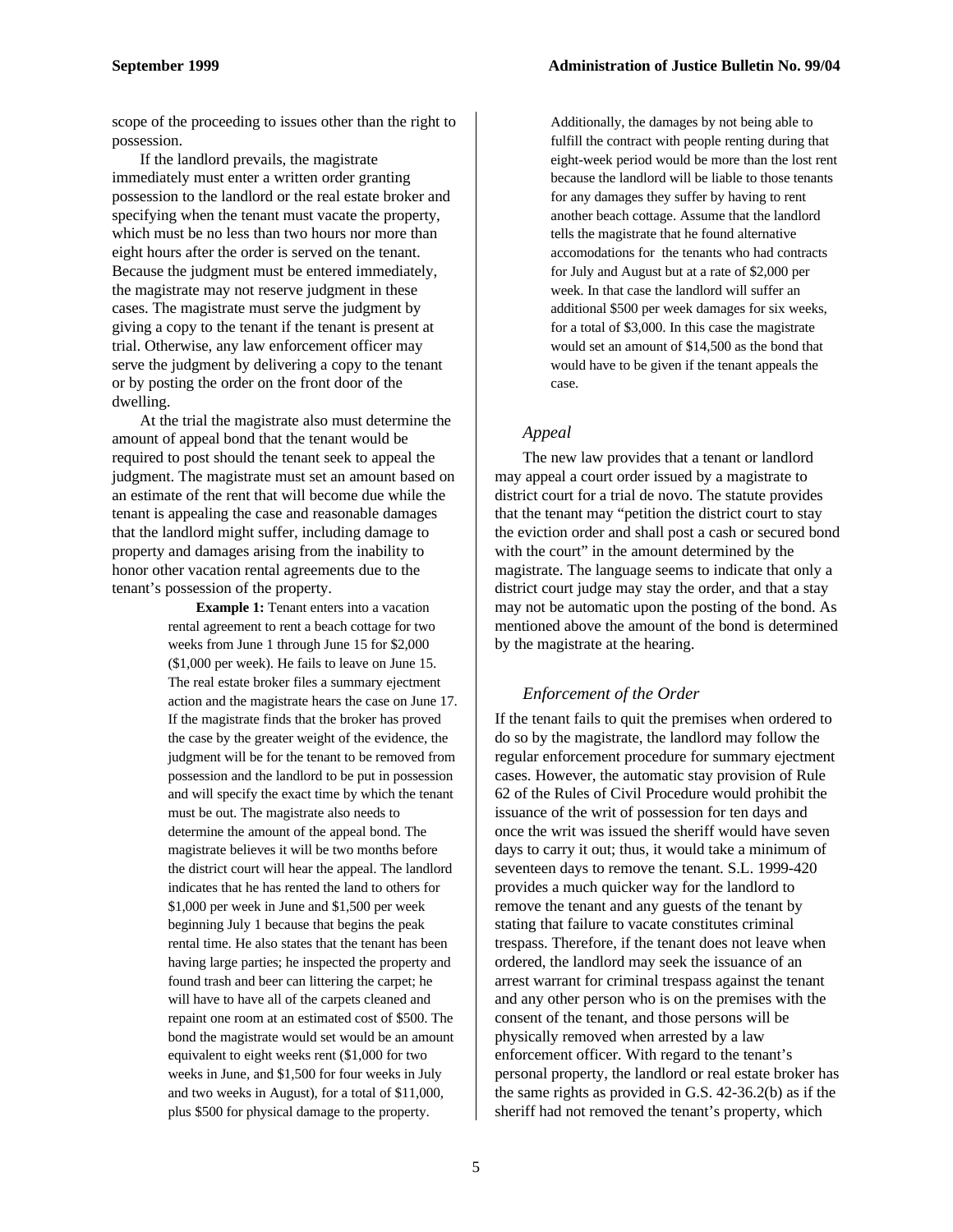means that after the time set for the tenant to vacate the premises, the landlord may remove and store the property or may leave it on the premises, and after ten days may throw it away, dispose of it, or sell the property. During the ten-day period the tenant has a right to recover the personal property left on the premises.

#### *Tenant's Remedies*

The statute provides several remedies for the tenant if the landlord or real estate broker violate provisions of the statute. It is both an unfair trade practice and a Class 1 misdemeanor for a landlord or real estate broker to try to evict a tenant under the expedited eviction procedure without a good faith belief that grounds for eviction exist. A landlord who fails to comply with the statutory provisions regarding transfer of property subject to a vacation rental agreement commits an unfair trade practice. Any real estate broker (but not landlord) who executes a vacation rental agreement that does not conform to the provisions of the new law or who fails to execute a vacation rental agreement is guilty of an unfair trade practice and is prohibited from using the expedited eviction process.

#### **Heat in Residential Rental Units**

S.L. 1999-14 (S 41) adds a new G.S. 160A-443A allowing cities with a population of at least 200,000 to require leased dwellings to have a central or electric heating system or sufficient chimneys, flues, or gas vents with heating appliances connected to heat at least one habitable room, excluding the kitchen, to a minimum temperature of 68 degrees Fahrenheit. Portable kerosene heaters do not meet the requirement. Some cities already have more stringent heating requirements and this new law does not override those requirements. If a city with a population of more than 200,000 adopts an ordinance under this statute, the landlord will be required under G.S. 42-42 to maintain the heating system in good and safe working order. Failure to do so will constitute a violation of the landlord's duties under the Residential Rental Agreements Act. Although the new law took effect April 1, 1999, it specifies that an ordinance adopted under it may require landlords to comply by January 1, 2000.

#### **Self-Service Storage Late Fees**

S.L. 1999-416 (H 885) regulates late fees in selfservice storage contracts. It requires a self-storage contract to include a conspicuous statement regarding the imposition of late fees and other associated costs for late payment. It limits the maximum late fee that a self-service storage facility may assess to 15% of the rental payment and prohibits the late fee from being imposed until the rental payment is five days or more late. A late fee may be imposed only one time for each late rental payment (in other words, if a person fails to pay September's rent and then fails to pay October's rent, a late fee may be imposed for September's rent and for October's rent; but a second late fee for September's rent may not be imposed when it is not paid in October). A self-service storage business that violates the late fee provisions may not recover any late fee. S.L. 1999-416 applies to rental contracts for self-storage facilities entered into on or after October 1, 1999.

#### **Interest on Judgments**

In *Custom Molders, Inc. v. American Yard Products, Inc.*<sup>4</sup> the supreme court interpreted G.S. 24-5(b) regarding whether a judgment for money damages in an action not based on contract bears postjudgment interest. Based on the legislative history of the statute and an effective date provision in S.L. 1985, Ch. 214, the court held that postjudgment interest applies to the entire judgment, not merely the compensatory damages portion of the judgment. S.L. 1999-384 (S 128), recommended by the General Statutes Commission, codifies the decision in *Custom Molders*. The General Assembly also resolves another ambiguity in G.S. 24- 5. The language "in an action for breach of contract, except an action on a penal bond, the amount awarded …bears interest from the date of breach" raises the issue of whether an action on a penal bond draws postjudgment interest or no interest. An early court decision, *Moseley v. Johnson*, 5 took the former position. S.L. 1999-384 provides that the amount of a judgment on a penal bond, except for costs, bears interest at the legal rate from the date of entry until paid.

The amendment regarding interest in tort cases applies to actions filed on or after October 1, 1999, while the penal bond provision applies to bonds filed or posted on or after that date.

<sup>4</sup> 342 N.C. 133, 463 S.E.2d 199 (1995). 5 144 N.C. 257, 56 S.E. 922 (1907).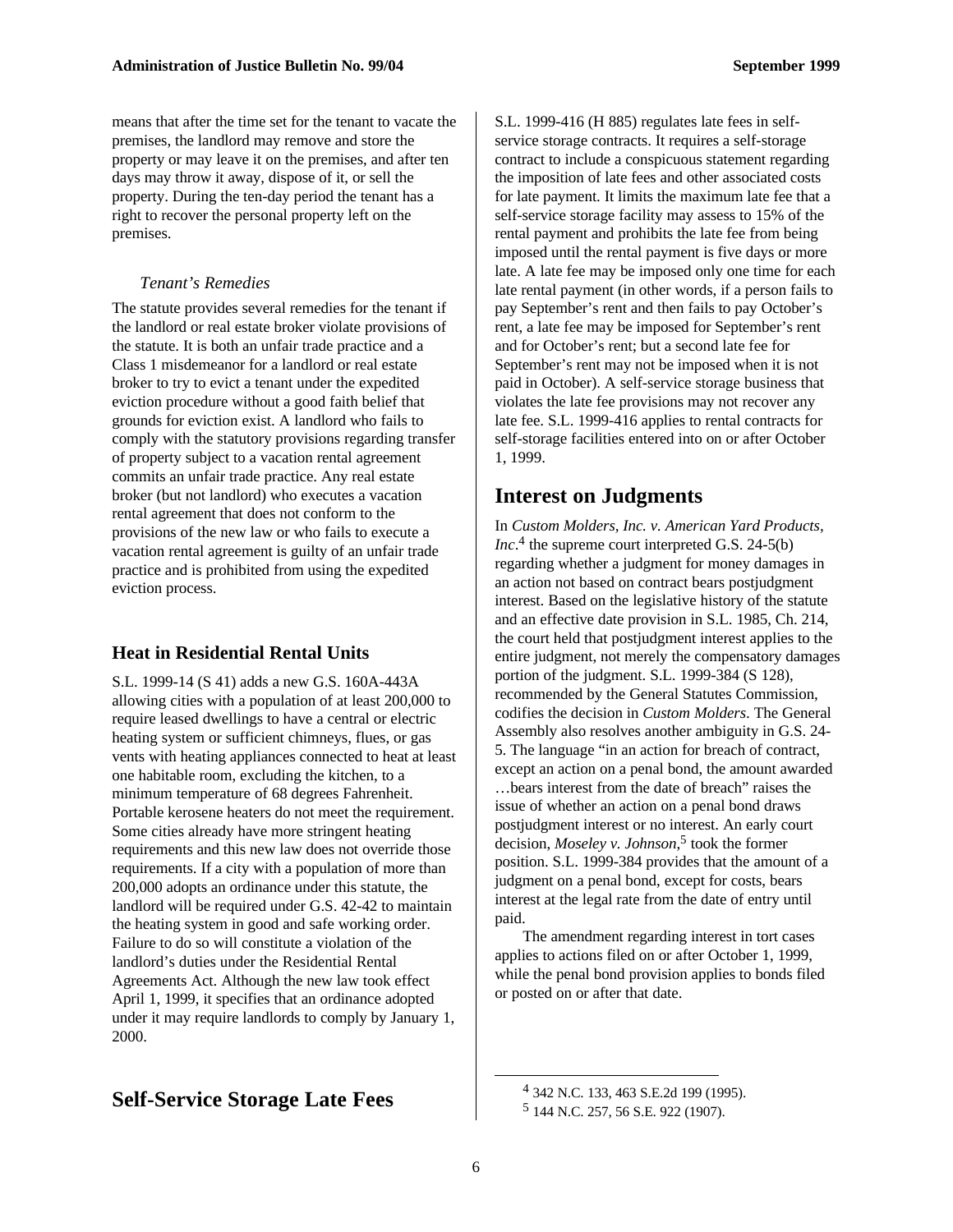### **Prosecution Bonds**

G.S. 1-109 requires a clerk, upon motion of the defendant, to set a bond of \$200 to be given by the plaintiff in a civil action or special proceeding for the payment of all costs if the defendant recovers costs against the plaintiff in the action. Failure to file the bond constitutes grounds for dismissal of the action. Sometimes attorneys for defendants in small claims cases ask the clerk to make the plaintiff post the prosecution bond. S.L. 1999-106 (S 693) modifies that statute to require the defendant who seeks imposition of the bond to show good cause why the bond should be imposed and to give the clerk discretion whether to require the bond. It applies to causes of action commenced on or after October 1, 1999.

#### **New Causes of Action**

#### **Parental Liability for Child's Acts**

This session of the General Assembly created several new causes of action to deal with current national issues. In the aftermath of Columbine High School (in Littleton, Colorado) and other school violence, S.L. 1999-257 (H 517) makes a parent of a minor liable to the school for damages of up to \$25,000 if the child makes a bomb threat or brings a bomb or explosive device onto educational property and up to \$50,000 if the child discharges a firearm or detonates an explosive device on educational property. The school must prove that the parent knew or should have known of the minor's likelihood to commit such an act; that the parent had the opportunity and ability to control the minor; and that the parent made no reasonable effort to correct, restrain, or properly supervise the minor.

#### **Y2K Litigation**

S.L. 1999-295 (S 1005) is one of two bills anticipating lawsuits arising out of Y2K problems. It provides that a defendant who has acted with due diligence is not liable to third parties for delay or interruption in the performance of a contract or in the delivery of goods if the delay or interruption was caused by another party's Y2K problem. The defendant is liable to a person when the defendant is under a contractual obligation to the person if the Y2K problem is caused by the defendant, but only actual damages that are the direct result of the Y2K problem may be awarded and no punitive or consequential damages are allowed. The new law establishes a prima facie rule that due

diligence is shown by compliance with directives by state or federal regulators. It also establishes a mandatory prelitigation mediation procedure similar to the procedure already existing for farm nuisance cases.

S.L. 1999-308 (S 1074), the second bill dealing with Y2K litigation, establishes an affirmative defense to a lawsuit in which the defendant's default, failure to pay, breach or other violation is caused by a Y2K problem on computing equipment not owned or controlled by the defendant and were it not for the Y2K problem the defendant would have been able to satisfy the obligation that is the basis of the claim. The granting of the affirmative defense does not discharge the underlying obligation that is the basis of the claim against which the affirmative defense was asserted. However, the law provides that if the affirmative defense is established, the claim is dismissed without prejudice and may not be refiled for sixty days, which means that if the underlying obligation has not been satisfied during that period, the lawsuit may be refiled after sixty days to recover based on the underlying obligation, not on the delay caused by the Y2K problem.

#### **Motor Vehicle Repair Shop Practices**

S.L. 1999-437 (S 830) requires automobile repair shops to provide written estimates of repairs over \$350 and prohibits the following practices:

- Charging more than 10% over the estimate without the consent of the customer.
- Failure to return the vehicle because owner refuses to pay charges that were not agreed upon.
- Charging for unauthorized repairs or repairs not actually done.
- Representing that unneeded repairs are necessary.
- Falsely suggesting that a vehicle is dangerous to operate.
- Rebuilding a vehicle in a way that does not meet the manufacturer's specifications without consent of the owner.
- Fraudulently misusing a customer's credit card.

It provides a civil cause of action for violation and allows the court to award damages, attorney fees, and injunctive relief. ( A magistrate culd not award injunctive relief.)

The General Assembly also wanted to curb the practice of advertising a price for vehicle service that was different from the price actually charged, i.e., that \$19.95 oil change that actually costs \$25. The new law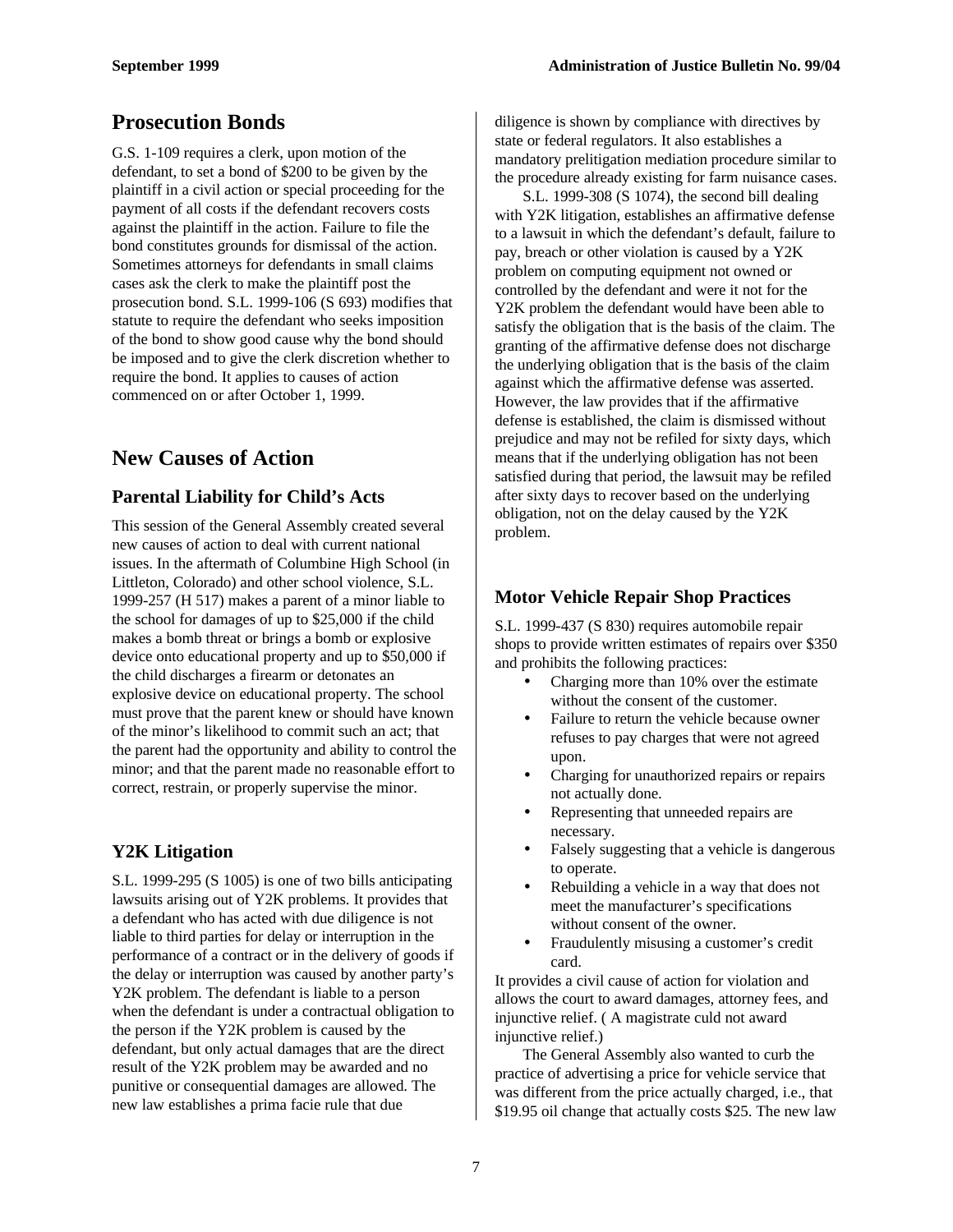requires a business that services or repairs private passenger vehicles and advertises the cost of a specified service to disclose in the advertisement all additional charges routinely charged for that service and provides that if the business fails to comply with the law, then upon written notice, the customer is required to pay only those charges disclosed in the advertisement, plus taxes required by law. Violation also constitutes an unfair trade practice.

S.L. 1999-437 takes effect January 1, 2000.

#### **Domestic Violence**

In October 1998 Governor Hunt convened a task force to study North Carolina's response to domestic violence*.* That Task Force made forty-four recommendations, most dealing with changes that do not require legislative action, such as collection of domestic violence statistics, training of governmental officials who deal with domestic violence, and increasing public awareness. Of the eleven Task Force recommendations that required legislative action, eight were enacted.

#### **Domestic Violence Commission**

Sec. 24.2 of S.L. 1999-237 (H 168) establishes a permanent Domestic Violence Commission of thirtynine members to assess statewide needs related to domestic violence; to assure that necessary services, policies, and programs are provided; and to coordinate and collaborate with the North Carolina Council for Women in strengthening domestic violence programs. The membership includes the heads of various state departments that have some connection to domestic violence issues, court officials who handle domestic violence cases, law enforcement officers, representatives from victims' assistance programs, representatives from offender treatment programs, a member of the medical community, attorneys representing the private bar and legal services, a member of NC Coalition Against Domestic Violence, a former victim of domestic violence, and members of the General Assembly. Government-sponsored commissions exist in twenty-nine states and the Governor's Domestic Violence Task Force recommended creating a commission in this state to serve as the over-arching agency in developing a statewide approach to domestic violence issues.

> Currently in North Carolina many different state agencies have responsibility for disbursing federal domestic violence funds and additional

agencies incorporate domestic violence policy and programmatic initiatives into their work. … In addition, our state has a history of local control over how each county responds to domestic violence. Although this diversity at both the state and local levels is a strength of our state's response, it has the potential to lead to gaps in services, duplication of services, and unmet needs. The existence of a statewide commission as proposed here, that includes representation from the diverse individuals, agencies and communities involved in this work, would build on this existing statewide capacity and add to our state's ability to respond by providing a needed forum for the exchange of knowledge and information that can minimize gaps, duplications and maximize a consistent and effective statewide approach. 6

The Commission is charged with specific responsibilities including encouraging adequate funding to promote victim safety and accountability of perpetrators; developing and recommending training initiatives for law enforcement, judicial officials, and persons who provide treatment and services to domestic violence victims; designing a statewide public awareness program; and designing and coordinating improved data collection efforts for criminal domestic violence charges.

#### **Enforcement of Protective Orders**

S.L. 1999-23 (S 197) includes seven substantive law changes recommended by the Task Force. The Task Force concluded that no changes needed to be made regarding persons eligible for domestic violence protective orders or the procedure for getting an order. What was needed was clarification of the manner in which North Carolina would treat protective orders issued by other states and strengthening of the enforcement of protective orders.

#### *Old Law*

S.L. 1999-23 makes several changes intended to simplify and strenthen enforcement of protective orders. A history of the law is instructive to understand the new law. G.S. 50B-4 provided that a civil protective order may be enforced in two ways: First, the plaintiff in the case may file a motion with the clerk of superior court for the defendant to be held in contempt for a violation of the order. If the clerk finds

<sup>6</sup> *Governor's Task Force on Domestic Violence: Final Report*, January 1999, p. 26.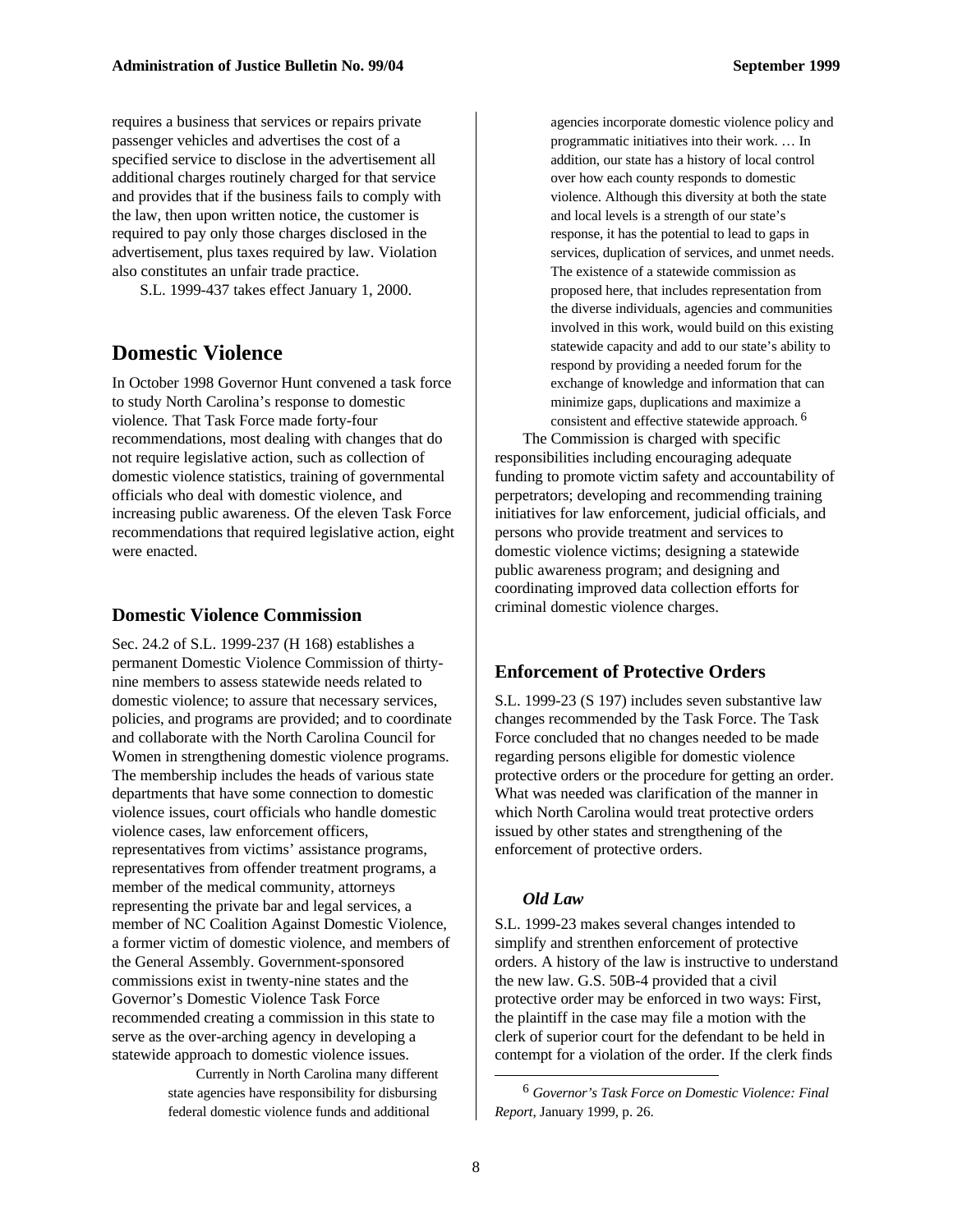probable cause from the motion that a violation occurred, the clerk sets the date for a contempt hearing before a district court judge and issues to the defendant an order to appear at the hearing and show cause why he or she should not be held in contempt. This procedure is the normal procedure for holding a defendant in contempt for violation of a civil order. Because of the concern about certain potentially violent acts, the original domestic violence law provided a second, unique method of enforcement for contempt. It required a law enforcement officer to arrest a defendant without a warrant and to take the defendant into custody if the officer had probable cause to believe the defendant violated a protective order excluding the defendant from the residence occupied by the victim or directing the defendant to refrain from threatening, abusing, following, harassing, or otherwise interfering with the other party. The officer was required to take the person arrested before a magistrate who would set a hearing date for a contempt hearing before the district court judge and issue a show cause order to the defendant to appear at that contempt hearing. The magistrate issued the form entitled "Domestic Violence Order to Appear and Show Cause for Violation of Court Order After Arrest By Officer" AOC-CV-310. Conditions of pretrial release must be set for the defendant, but only a judge may set those conditions for the first forty-eight hours after arrest. In 1997 the General Assembly added G.S. 50B-4.1 making it a crime to violate a protective order entered by a North Carolina court. Thus, a third mechanism for enforcing the order was created charging the defendant with the crime of violating a protective order. Many law enforcement officers were uncomfortable with the requirement for mandatory arrest for contempt rather than charging a crime and were not sure of the procedure to follow. With the enactment of the crime of violating the protective order, the unique provision of arrest for contempt hearing was no longer necessary to take the defendant into custody, and, in practice, most officers began charging the crime.

#### *New Law*

S.L. 1999-23, effective February 1, 2000 repeals the provision in G.S. 50B-4(b) requiring officers to arrest for the purpose of setting up a contempt hearing and leaves two methods of enforcement of protective orders. No longer will an officer be required to make a mandatory arrest to bring the defendant before a magistrate for a show cause order for contempt. (In other words, AOC-CV-310 will be obsolete after February 1.) The two methods of enforcement will be:

(1) If the person protected by the order wishes to have the defendant held in contempt for violating the order, that person must file a motion with the clerk of superior court who will then send a notice to the defendant to appear at a contempt hearing. No prehearing arrest will be made, nor conditions of pretrial release set. (2) The second method of enforcement for a violation will be to charge the defendant with the crime of violating the protective order. G.S. 50B-4.1 makes it a Class A1 misdemeanor for a person to knowingly violate any provision of a valid protective order.

The new law strengthens a law enforcement officer's responsibilities with regard to enforcing the crime of violating the protective order. It *requires* an officer to arrest the defendant without a warrant if the officer has probable cause to believe the defendant has knowingly violated a valid protective order by returning to the victim's residence or by threatening, abusing, following, harassing, or otherwise interfering with the other party. In effect the new law transfers the mandatory arrest provisions that previously applied to the arrest for contempt to the crime of violating the order. If the violation is not one that mandates arrest, the new law *allows* an officer to make an arrest without a warrant if the officer has probable cause to believe the defendant has violated any provision of the order. When authorized but not required to make an arrest without a warrant, the officer can seek criminal process before making an arrest or leave it up the victim or someone else to seek criminal process for the violation.

The bill also eliminates the provision in G.S. 50B-5 that permits a law enforcement agency not to respond to a domestic violence call if the agency has already responded multiple times in the previous forty-eighthour period. Law enforcement officers must respond to any request for assistance from a domestic violence victim as soon as practicable.

#### **Full Faith and Credit for Out-of-State Orders**

In accordance with the federal requirements that North Carolina give full faith and credit to out-of-state protective orders (Violence Against Women Act, 18 U.S.C. § 2265), G.S. 50B-4(d) has provided that "protective orders entered by the courts of another state or an Indian tribe shall be accorded full faith and credit by the courts of North Carolina and shall be enforced by the law-enforcement agencies of North Carolina." States are permitted to determine the procedure they will apply to give out-of-state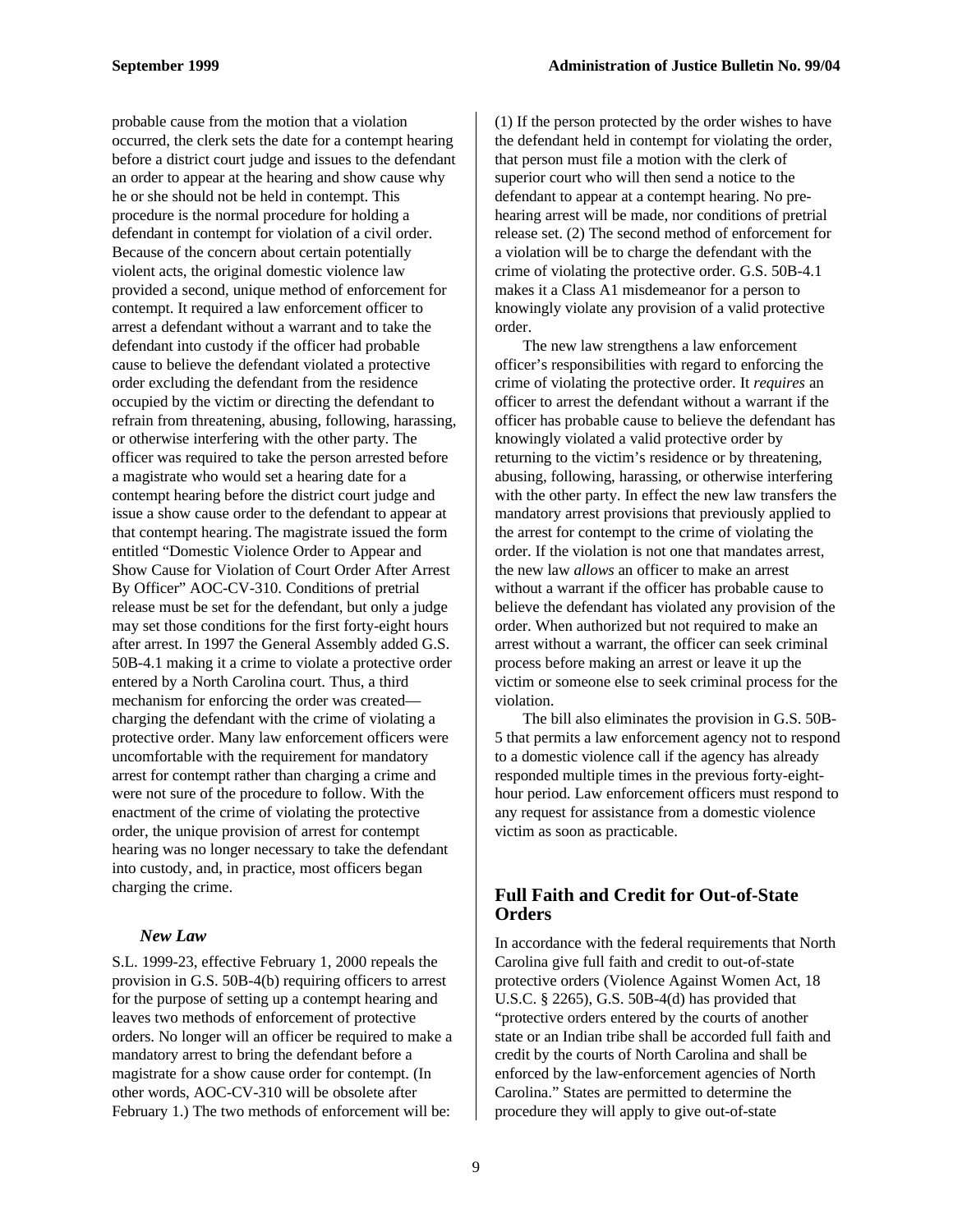judgments full faith and credit. The problem in North Carolina has been that the domestic violence law itself set no specific procedure for granting full faith and credit and the general law for granting full faith and credit to out-of-state judgments, G.S. 1C-1701 et. seq., requires judgments to be registered with the clerk of superior court, notice to be given to the defendant, and prohibits enforcement until thirty days after notice is given. Thus, there was considerable confusion in North Carolina about whether an out-of-state domestic violence protective order could be enforced in North Carolina without compliance with the registration provisions of G.S. Chapter 1C. As a policy matter, many domestic violence advocates were concerned about victims of domestic violence having to comply with the registration requirements. The major concerns were that a victim who frequently would have fled to North Carolina to avoid being found would have to notify the defendant of her whereabouts in order to register the order in North Carolina and that a victim (who had given the defendant due process notice and an opportunity to be heard in the state where the protective order was issued) would not be protected in North Carolina from a defendant who violates the order until thirty days after the order was registered in this state. Also the intention of the Violence Against Women Act was to make it easy to enforce protective orders anywhere in the United States. S.L. 1999-23 provides that, effective December 1, 1999, the Foreign Judgment Enforcement Act of Chapter 1C does not apply to domestic violence protective orders. Effective February 1, 2000, it provides that out-of-state protective orders must be accorded "full faith and credit by the courts of North Carolina whether or not the order has been registered and … enforced by the law enforcement agencies of North Carolina as if it were an order issued by a North Carolina court."

Even though registration is not required, S.L. 1999-23 allows a protective order to be registered in North Carolina if the person protected by the order wishes to register it. The order is registered by filing with the clerk of superior court a copy of the protective order and an affidavit by a person protected by the order that to the best of that person's knowledge the order is presently in effect as written. Notice of registration is not given to the defendant. The clerk will set up a district court case file and will charge the person who wishes to register the judgment the district court costs, except if the person filing alleges in an affidavit that he or she is unable to advance the required court costs, the person must be allowed to

register the order as an indigent.<sup>7</sup> Upon registration the clerk must forward a copy of the order to the sheriff for entry into the domestic violence registry.

Whether an out-of-state order is registered in North Carolina or not, effective February 1, 2000, it must be enforced in this state. And enforcement of the out-of-state order is identical to enforcement of an order issued by a North Carolina judge or magistrate. (1) The person protected under the order may file a motion with a clerk of superior court in North Carolina for a show cause order for contempt if the defendant has violated the order in North Carolina. (2) Criminal process may be issued against the defendant for the crime of violating the protective order. S.L. 1999-23 amends G.S. 50B-4.1, effective December 1, 1999, to extend the crime of violating a protective order to violations of protective orders entered by the courts of another state or of an Indian tribe as well as to orders entered by North Carolina courts.<sup>8</sup> The mandatory arrest without a warrant provisions apply to out-ofstate orders when a law enforcement officer has probable cause to believe that the defendant has violated the protective order excluding the defendant from the plaintiff's residence or directing the defendant to refrain from threatening, abusing, following, harassing or otherwise interfering with the plaintiff. The law specifies that a law enforcement officer, in determining whether an outstanding protective order is valid, may rely on a copy of the protective order that is provided to the officer and a statement of the person protected that the order remains in effect. Thus, under the new law a defendant who, in North Carolina, violates a protective order entered in another state commits a crime in North Carolina.

#### **Conflicting Effective Dates**

One of the confusing parts of S.L. 1999-23 is the different effective dates for various portions of the bill. The provisions repealing G.S. 50B-4(b), regarding mandatory arrest for contempt, and the provisions regarding registration of out-of-state orders take effect February 1, 2000, while the provisions exempting

 $7$  G.S. 1-110. Although the statute applies to filing a complaint for a domestic violence protective order under G.S. 50B-2, it should apply to the equivalent act of registering an out-of-state order.

<sup>8</sup> Effective December 1, 1999, G.S. 50B-4.1 will provide: "A person who knowingly violates a valid protective order entered pursuant to this Chapter or by the courts of another state or the courts of an Indian tribe shall be guilty of a Class A1 misdemeanor."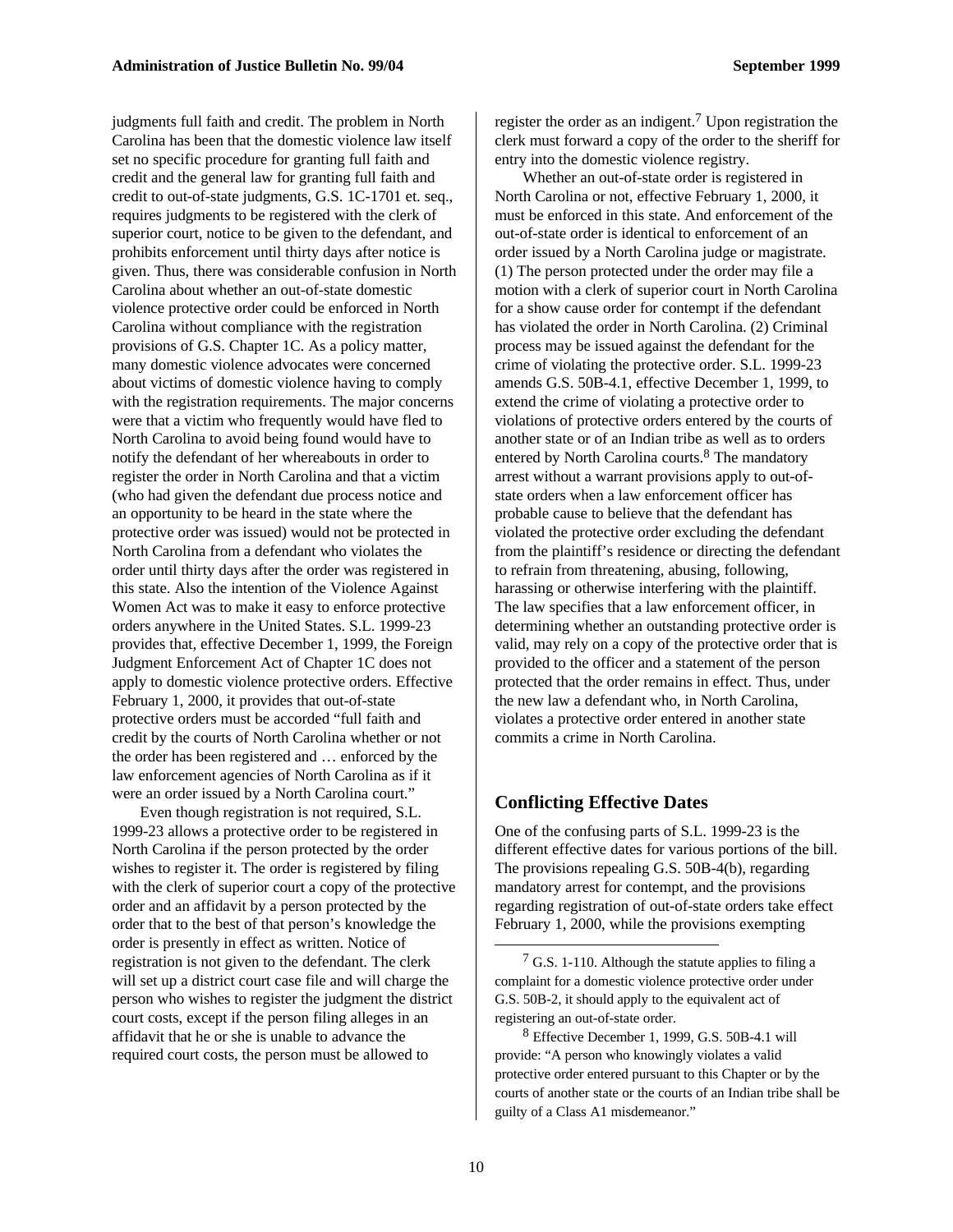domestic violence orders from the registration provisions of G.S. Chapter 1C, making the crime of violating a protective order apply to out-of-state orders, and the provisions regarding mandatory warrantless arrests and discretionary warrantless arrests for the crime of violating a protective order take effect December 1, 1999.

What does that mean for law enforcement officers and courts regarding the enforcement of in-state and out-of-state protective orders from December 1 until February 1? For in-state protective orders, law enforcement officers will continue to use the criminal violation set out in G.S. 50B-4.1. The only change is that the officer has a mandatory duty to arrest without a warrant if the officer has probable cause to believe the defendant violated the provision excluding him or her from the plaintiff's residence or ordering him or her to refrain from threatening, abusing, following, harassing, or otherwise interfering with the plaintiff. Although the officer could also make a warrantless arrest for the defendant to be given a hearing for contempt of the order, most officers will use only the criminal charge and not contempt.

The major change is in the enforcement of out-ofstate protective orders. Because, effective December 1, domestic violence orders will not be covered by the registration provisions of G.S. Chapter 1C, there will be no statutory procedure for registering out-of-state protective orders between December 1 and February 1. However, during that period G.S. 50B-4(d) will provide "valid protective orders entered by the courts of another state or Indian tribe shall be accorded full faith and credit by the courts of North Carolina and shall be enforced by the law enforcement agencies of North Carolina." Therefore, officers who are not now enforcing out-of-state protective orders should begin to enforce them on December 1. Officers will enforce them in exactly the same way they enforce in-state protective orders, by arresting the defendant for the crime of violating the protective order (G.S. 50B-4.1).

#### **Judicial Council**

In 1996, the Futures Commission made numerous recommendations to the General Assembly for changes to the court system to enable it to be an efficient and fair system into the  $21<sup>st</sup>$  century. Many of the Commission's recommendations were intended to allow the judicial branch of government a more direct role in its governance, and among the suggestions in that area was the creation of a judicial council. The Commission's recommendations have not been enacted as an entire package, but they have formed the

basis of several changes in the structure of the courts that have been adopted. Among them this year is S.L. 1999-390 (H 1222), which establishes a 17-member State Judicial Council. The members are

- The Chief Justice, who serves as chair
- The Chief Judge of the Court of Appeals
- One district attorney
- One public defender
- One superior court judge
- One district court judge
- One clerk of court
- One magistrate
- Five attorneys, with the State Bar Council, Chief Justice, Governor, House Speaker, and Senate President Pro Tem each appointing one
- Four nonattorneys with the Chief Justice, Governor, House Speaker and Senate President Pro Tem each appointing one

No incumbent General Assembly member or judicial official, unless they serve as a representative of their peer group, may serve on the council. Terms are for four years, although initial terms of several members are shorter to insure that future terms will be staggered. The appointing authorities must confer with each other before making appointments to maximize the extent to which appointments will fairly represent each area of the state, both genders, and each major racial group.

The Council has several duties assigned by the statute. It must study the entire judicial system and report periodically to the Chief Justice on its findings. It must advise the Chief Justice on funding priorities, and review the proposed budget for the courts each year. It must make recommendations on appropriate levels of salaries and benefits for court officials. It must consider any improvements in case management and uses of alternative dispute resolution. It may recommend changes in district or division lines.

The duty that generated most discussion and concern among court officials is the duty to recommend performance standards for all courts and judicial officials and recommend procedures to conduct periodic evaluation of the courts and of individual court officials. Evaluation of judges must include assessments by other judges, litigants, jurors and the judge. Summaries of the data collected are to be made available to the public, but the raw data used to compile the summaries is not a public record.

Finally, in its most global responsibility, the Council must monitor "the administration of justice and assess the effectiveness of the Judicial Branch in serving the public." The law creating the Council becomes effective January 1, 2000.

The Futures Commission report in recommending the creation of a Judicial Council, noted: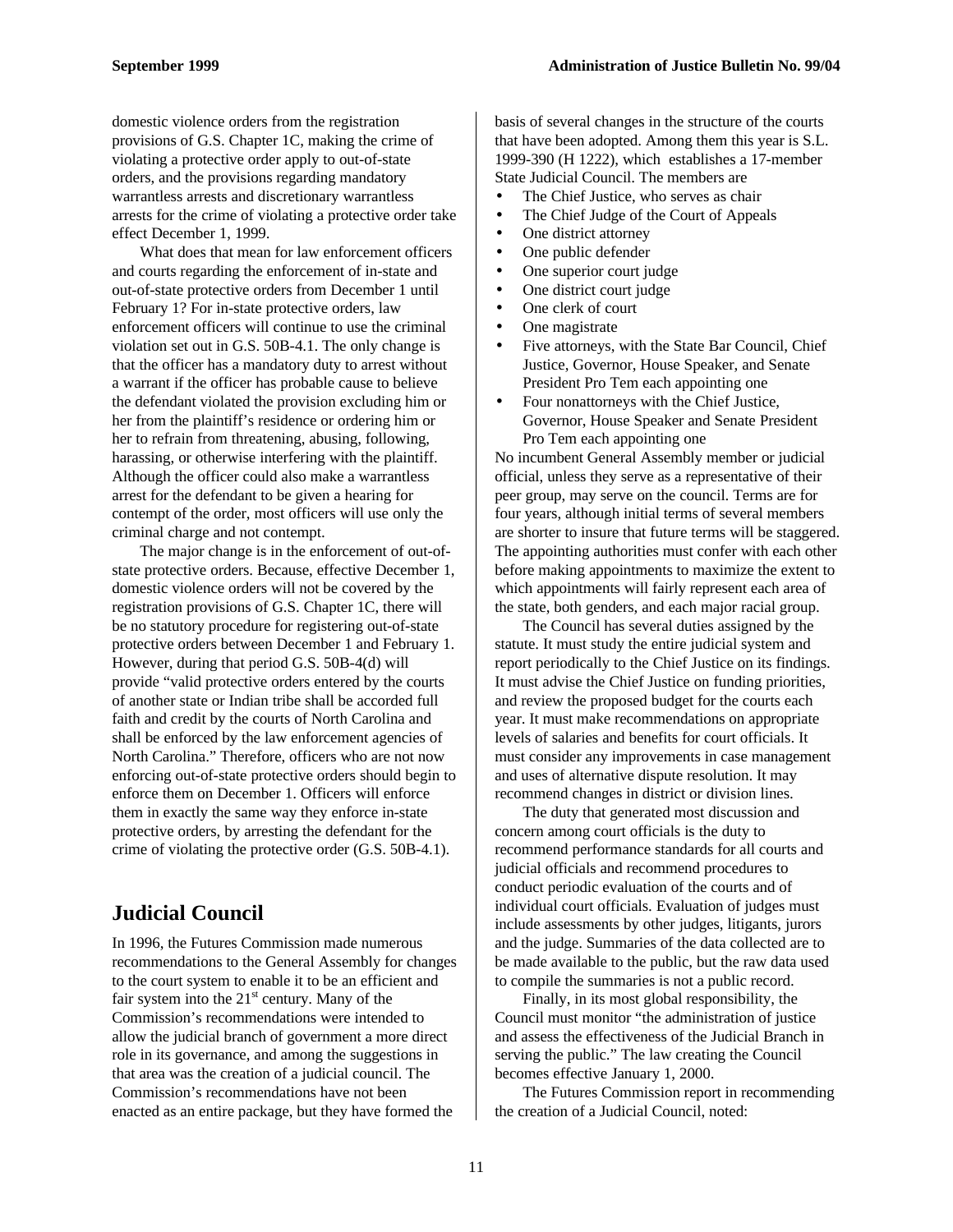If the chief justice's role is to be strengthened, that office will need assistance. We believe that a council composed of both lawyers and lay members can best provide the perspective of other parts of the court system and of the general public. A council with experienced judges, lawyers, civic leaders, business and professional people can also be a sounding board for managing the courts. The council will not interfere with the independent performance of judicial functions, but it can provide the General Assembly with comfort that the system will be governed in a manner that truly is sensitive to the broad public interest.

It is intended that the State Judicial Council be an important, influential body. … It can guarantee that the judicial branch will not lose sight of its mission to serve the public. It can provide the chief justice with invaluable counsel. And the Council can be an effective advocate for the courts in the legislature and with the public.9

…

#### **Budget**

-

The budget (S.L. 1999-237, H 168) allocated to the court system for the 1999-2001 biennium reflected a net gain of around \$3 million in the first year and \$7 million in the second. That figure does not include the funds necessary to fund the pay raise for all court officials and employees. The funds for new activities were substantially greater than that figure, but there were corresponding cuts in items like salary reserve funds, equipment and operating reserves, software maintenance agreements, out-of-state travel and a reduction in the amount of increase suggested by the Governor to provide indigent defense. The indigent defense cuts did not reflect an actual reduction in expenditures; instead they are a reduction in the amount by which the base budget for that activity was increased in the Governor's proposed budget.

The increases are mostly for new personnel, especially judges. The budget adds four special superior court judges, one new resident judge in district 22, and nine new district court judges. They are added in districts 2, 5, 13, 15A, 18, 19A, 26, 27A and 30. In addition, the budget includes eight new court reporter positions and seven new judges' support positions. The budget adds three magistrates' positions, one each in Camden, Cumberland, and

Union counties. Prosecutors and clerks have received substantial increases in personnel over the last two years. This year's increases are much smaller—eleven new deputy clerk positions and nine new assistant district attorneys. The prosecutors are added in districts 5, 10 (two positions), 12, 13, 15A, 19A, 20 and 26. An additional twenty-five victim witness/legal assistant positions were also added in district attorneys offices in anticipation of the demand for services created by the inclusion of some domestic violence misdemeanors in the coverage afforded by the victims' rights legislation enacted in 1998. Four new assistant public defender positions are also created. All these new positions are effective January 1, 2000. Family court funding was increased to support expansion of the program into two or more additional districts. (Family courts are currently operating in Districts 14, 20, and 26.)

Notable for its absence is funding for new initiatives in technology. There is great demand among court officials and the public for modernization of the court technology programs and equipment now in use. In 1998, the legislature authorized an independent study of the court system's needs for technology. That report was not available by the time the legislature considered the court system's budget. It is likely that the need for increased funding for technology will be a high priority in the future. One item that was funded was money for a disaster recovery program for the court computer operations.

In addition, the Administrative Office of the Courts is authorized to establish a court technology fund. The fund will receive any fees collected from third parties that provide remote access for the public to court records. The Administrative Office of the Courts have entered into contracts with two private agencies to give the agencies computerized access to court records and those agencies then will provide statewide record searches to the public for a fee.

In two superior court districts, 5 and 19B, the existing district is subdivided into smaller districts. The new subdistricts will be used only for elections, and will have no bearing on the administration of the courts in those districts.

Finally, the budget adds new statutes authorizing cities and counties to provide funds to the Administrative Office of the Courts to supplement the operations of prosecutors when the district attorney demonstrates that "overwhelming public interest" or his or her inability to keep the dockets current requires the use of more resources. This is the latest in a continuing debate over whether the state, and only the state, should provide funding for the court system, including prosecution. It is the first time since the court

<sup>9</sup> "*Without Favor, Denial, or Delay".* Report of the Commission for the Future of Justice and the Courts in North Carolina, Dec. 1996, pp. 34-35.